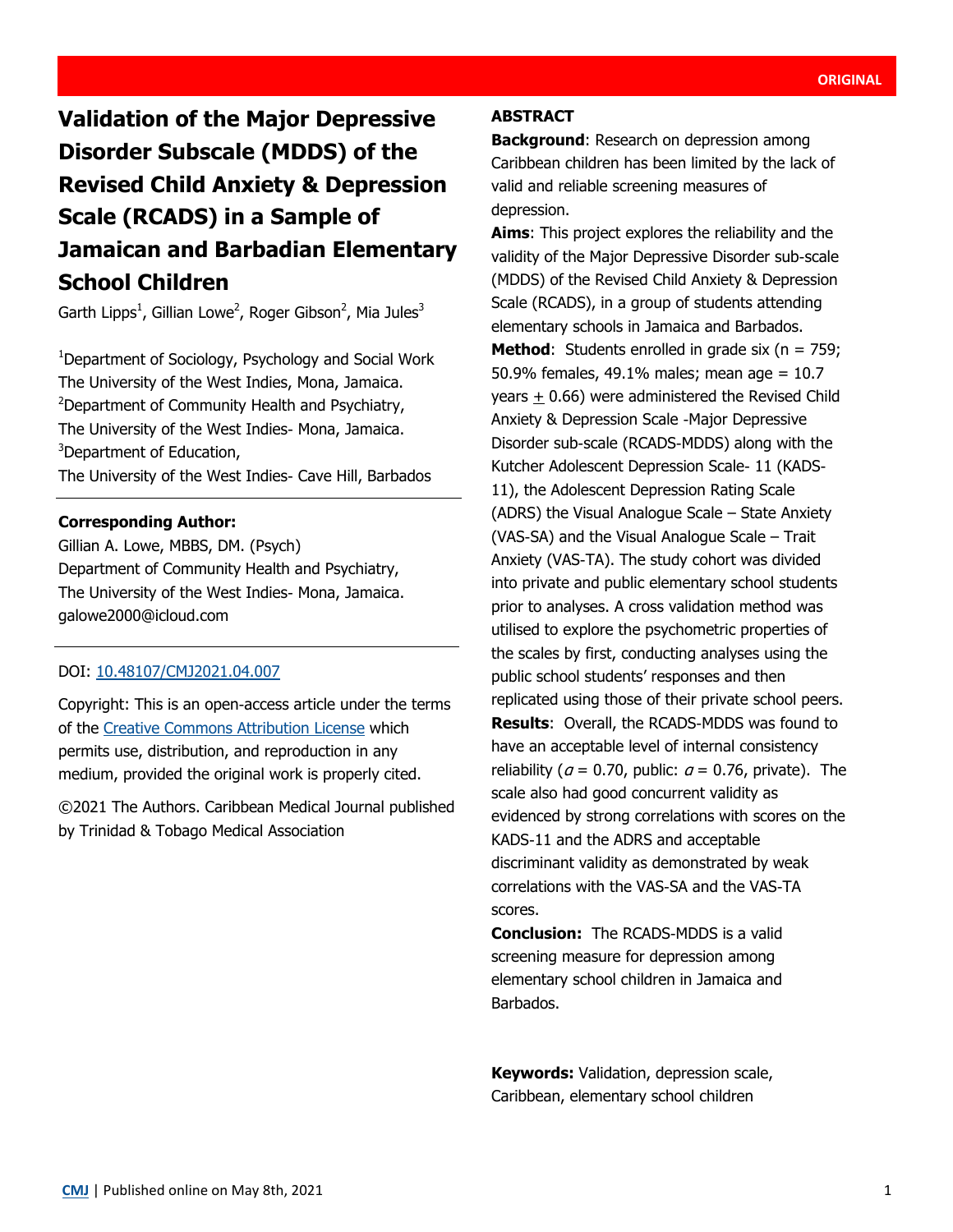## **INTRODUCTION**

Major depression is the third most common psychiatric disorder faced by school-age children. $1$  Depression is one of the main causes of disability and global burden of disease.<sup>2</sup> The consequences of depression for children may include psychiatric morbidity as well as academic and social derailment. $3$  Longitudinal follow-up studies of children with depressive disorders have documented high rates of recurrence, progression into chronicity and conversion into adolescent and adult affective disorders.<sup>3</sup>

There has been considerable research on depressive symptoms among North American and European children and adolescents. $3-10$  While some research in the Englishspeaking Caribbean has been conducted on depressive symptoms among adolescents, very little research has been conducted using samples of elementary school age children. $11-18$  One factor that has limited research is the lack of valid screening measures of depressive symptoms for children of that age group. This study attempts to fill that gap in the research by presenting evidence for the reliability and validity of one measure of depressive symptoms that may be used with this population.

## **Depression among elementary school-age children in the Caribbean.**

Depression is reported to be common among Englishspeaking Caribbean children of elementary school-age.<sup>19</sup> Recognised risk factors for depression among children in this age-group are largely related to long-standing stressors such as parental discord, trauma, abuse and school difficulties.<sup>20</sup> This would include the high level of stress associated with the educational system in the English-speaking Caribbean.<sup>21-22</sup> In both Barbados and Jamaica, children approaching the end of elementary school are required to sit examinations that determine which secondary schools they will attend. $2^{1,23}$  In both these societies, there is an unofficial ranking system of secondary schools, borne out of the old British elevenplus educational system, in which older grammar schools were considered prestigious while newer (or modern) secondary schools were mainly viewed as lesser entities that presumably catered primarily to children who fell short of the standard of the older grammar schools. $^{22,24-25}$ In Jamaica and Barbados, ideas of identity and self esteem are strongly linked to secondary school

affiliations.<sup>24-25</sup> Additionally, secondary school placements may determine future educational opportunities and career paths through academic tracking.<sup>11,14-19,21,22</sup> There is significant societal pressure, which is associated with depression and other stress related issues, for children to perform well enough on their exit examinations to be placed at the more prestigious secondary schools. $^{11,14\cdot18}$ 

#### **Study Rationale**

To better understand the concerns surrounding the emotional issues such as depression, anxiety and other stress related matters which elementary school children in the Caribbean may be experiencing, it is important to establish the psychometric properties of a scale such as the Revised Child Anxiety and Depression Rating Scale (RCADS) which has both anxiety subscales as well as a major depression subscale.<sup>26</sup>

The purpose of this study is to examine the reliability and validity of the Major Depressive Disorder subscale (MDDS) of the RCADS. The MDDS is designed to screen for depressive symptoms within pre-adolescents and adolescents. It has been translated and used to assess depressive symptoms in a wide range of populations including Hawaiian, Dutch, Danish, Spanish and Australian children.<sup>26-33</sup>

It is hypothesised that the MDDS will have internal consistency reliability, as well as concurrent and discriminant validity, in a sample of the Jamaican and Barbadian students. Consistent with past literature, we expect that there will be no gender difference.  $26-34$ Internal consistency reliability assesses the stability of children's responses within a testing session. $35$  Concurrent and discriminant validity refer to the extent to which the instrument being examined is similar to (concurrent) or different from (discriminant) other established instruments. Taken together, concurrent and discriminant validity form one part of the larger concept of construct validity.

Construct validity is established through the creation of a network of predicted relationships (a nomothetic network) and the establishment of a series of empirical relationships which support the nomothetic network.<sup>36</sup> This network can be examined through the correlation of the measure to be validated, with established measures of the same construct (a gold standard establishing concurrent validity) and the correlation of the measure with measures which assess similar but conceptually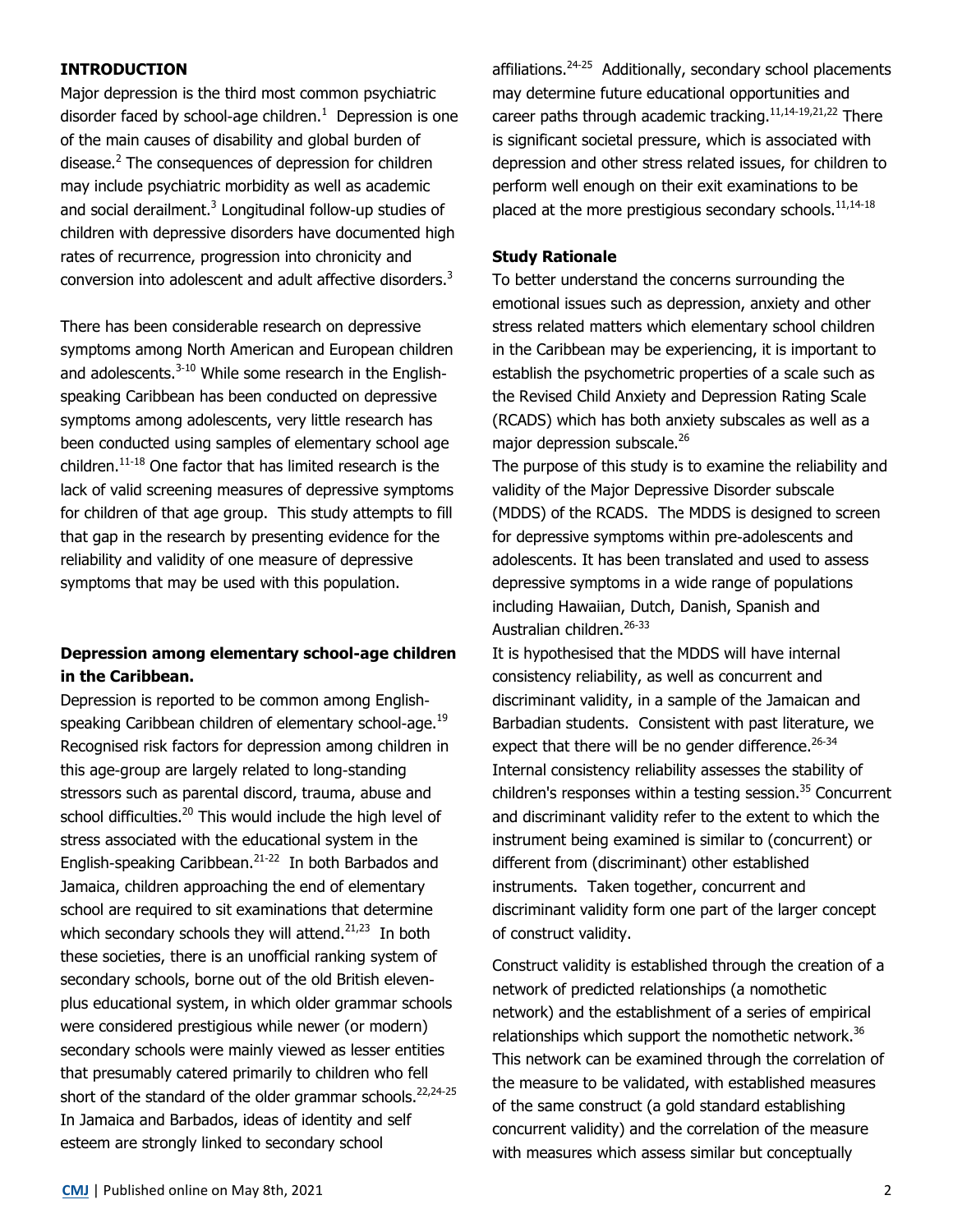distinct concepts (discriminant validity). The measures which are used to establish construct validity provide the best evidence, if different methods of assessment are used in the same construct (convergent validity) and different constructs (discriminant validity). Therefore, the use of clinical assessments compared with measures to be validated, is one method of establishing construct validity using convergent validity.<sup>29</sup>

Using established scales as comparators, is another wellestablished practice in testing the construct validity, by way of concurrent validity of instruments. For example, de Ross et al. validated the RCADS against the Children's Depression Inventory (CDI) using a cohort of Australian children and adolescents, ages 8-18 years old. $32$  Other youth depression research have also used similar methodology.  $19,33,37$  In this study we are comparing the RCADS-MDDS with the Kutcher Adolescent Depression Scale-11 (KADS-11) and the Adolescent Depression Rating Scale (ADRS). This takes into account the fact that children with significant depressive symptoms who may benefit from mental health interventions may fail to fulfil the diagnostic criteria for Major Depressive Disorder. We used the Visual Analog Scale- Anxiety Scale (VAS-AS) as a comparator to test discriminant validity, thereby providing additional evidence for the construct validity.

#### **METHOD**

#### **Participants**

Students attending a cross section of elementary schools in Jamaica and Barbados were invited to participate in this study to obtain preliminary evidence for the reliability and validity of the Major Depressive Disorder subscale (MDDS) of the Revised Childhood Anxiety and Depression Rating Scale (RCADS). Schools were chosen such that a balance of government-funded public schools and privately funded preparatory schools in Jamaica and Barbados were sampled in proportion to their enrolments in each country. A list of each type of school from each country was obtained from the Ministry of Education in each country, and schools for this study were randomly sampled using a table of random numbers. No schools which were sampled in Jamaica or Barbados declined. All grade six classrooms, in each school, were sampled.

In all, 759 children (50.9% females, 49.1% males; age 10-11 years, median = 11.0 years, mean = 10.7 years  $+$  0.66) took part in this research project. Students were enrolled in the sixth grade of the 2014/2015 academic year. Ethical approval for the study was obtained from The University of the West Indies Ethics Committee (Approval Number: ECP 173, 13/14). All parents and children provided their written informed consent and assent for their data to be used in the research prior to the collection of their responses.

#### **Measures**

Major Depression Disorder Sub-Scale Revised Child Anxiety and Depression Scale (RCADS - MDDS) The RCADS is a 47-item measure that assesses symptoms of anxiety and major depressive disorder. It was developed at the University of California, Los Angeles.<sup>26</sup> The 10-item major depression disorder subscale (MDDS) consists of items which assess the cognitive, affective and somatic symptoms of depression.<sup>27-28</sup> Children are asked to record their response to each item using a four point Likert scale (Strongly Disagree to Strongly Agree). The RCADS-MDDS has an internal consistency reliability of 0.80 for clinical samples and 0.79 for school-based samples of children 6 to 18 years of age. $27-28$  As well, the measure has been able to successfully distinguish students diagnosed with an affective disorder from those without.<sup>28</sup> As such, past research has suggested that the RCADS-MDDS potentially may be used as a screening instrument for major depressive disorder in children and adolescents.<sup>26-33</sup>

Kutcher Adolescent Depression Scale-11 (KADS-11) The KADS-11 is an 11-item measure assessing depressive symptoms among students 12 to 17 years of age and was developed at Dalhousie University in Canada.<sup>38-39</sup> The KADS was designed to assess the cognitive, behavioural, affective and somatic symptoms of depression using a series of Guttman rank ordered statements. Responses to each statement are scored from 0 to 3 depending on the severity of the symptom described. The measure has adequate concurrent validity as indicated by a correlation of 0.69 with the Children's Depression Rating Scale.<sup>39-40</sup> Past research has suggested that the KADS-11 has a reasonable degree of internal consistency reliability ( $a= 0.76$ ).

#### The Adolescent Depression Rating Scale (ADRS)

The Adolescent Depression Rating Scale is a 10 item measure of depressive symptoms for use with children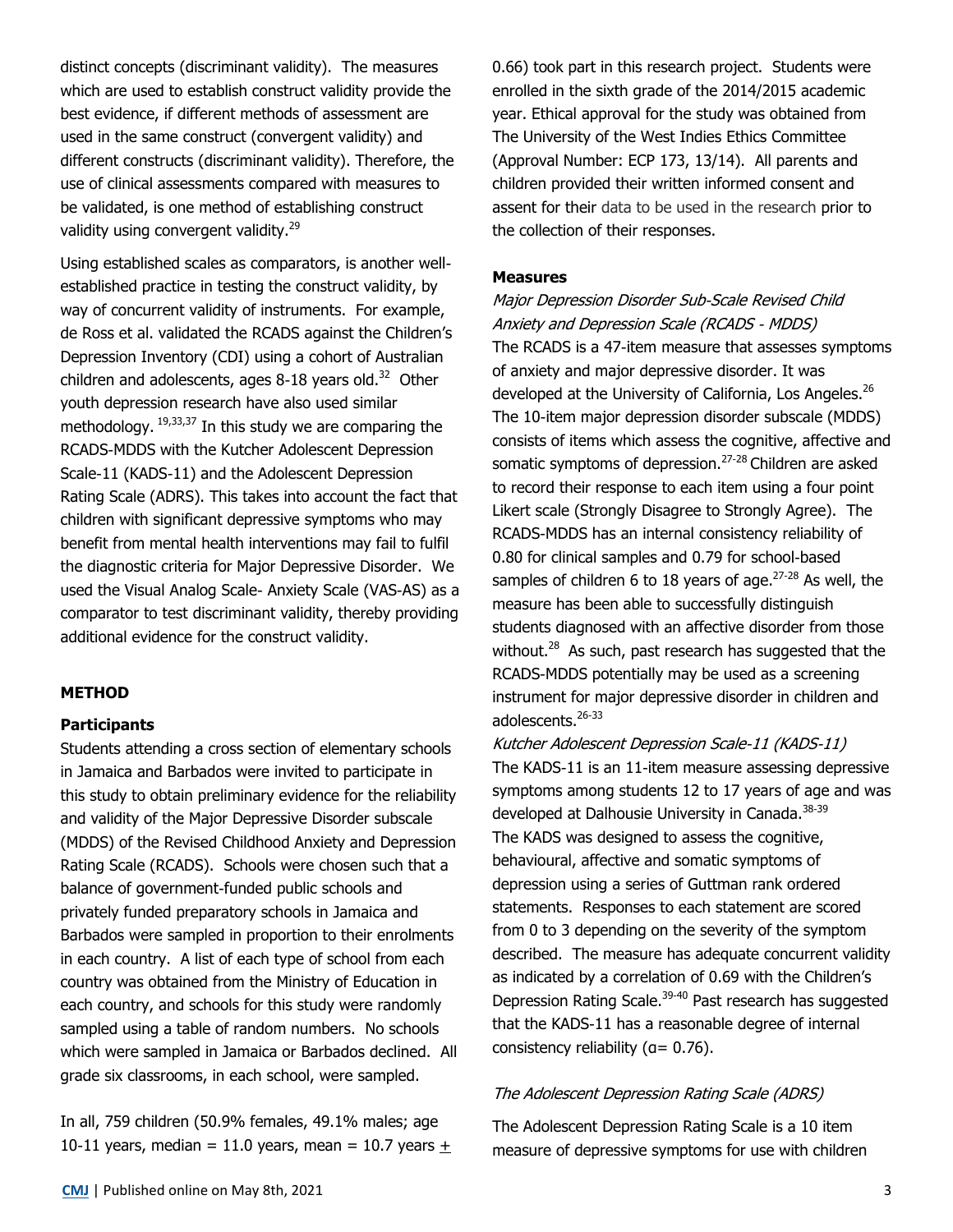ages 13 to 19 years.<sup>40</sup> The ADRS assesses the cognitive, affective and somatic symptoms of depression. Adolescents are asked to indicate whether each item is true or false for them. It was developed using a threestep procedure. First, a review of the literature on adolescent depression was conducted to conceptualise the manifestation of depression among adolescents. Second, separate interviews with child psychiatrists and with depressed adolescents were conducted to identify the depressive symptoms and how they clustered. From this, an initial 44-item self-report depression measure was created for adolescents. A factor analysis of the measure was used to create a ten-item, unidimensional measure of depression. The ADRS was found to have acceptable levels of internal consistency reliability (alpha = 0.74 to 0.79) as well as good concurrent validity as demonstrated by fairly strong correlations with the Hamilton Depression Rating Scale (0.56), the Beck Depression Inventory - 13 (0.82) and the Clinical Global Impression Severity Scale (0.52).

## Visual Analog Scale –Anxiety Scale.

The VAS-Anxiety scale is a 100 mm horizontal line which has the two endpoints labelled "no anxiety or fear" and "worst possible anxiety or fear".<sup>41</sup> Children report on their current level of anxiety by simply marking the spot on the horizontal line between the two endpoints. Scores on the VAS-Anxiety scale are obtained by using a ruler to measure the number of millimetres students' marks are from the left endpoint of the line. The VAS-Anxiety measure has correlated well (0.62 to 0.69) with established measures of anxiety (State-Trait Anxiety Scale – Children, State-Trait Anxiety Scale – Youth and the Yale Pre-Operative Anxiety Scale) suggesting that it has adequate concurrent validity.<sup>42</sup> Both the current level of anxiety (state anxiety), VAS-SA, as well as the level of anxiety during the last six months (trait anxiety), VAS-TA, are rated.

## Procedure

Participating schools identified a regular class session during the normal school day for the administration of the instruments. At the start of the session, research assistants provided a brief introduction of the project. The project was described as an investigation into the psychosocial factors associated with mood and social

relationships. Participants whose parents provided their consent were informed that their participation was completely voluntary and they could withdraw from the project at any time. Questionnaires were then distributed for completion. Completed questionnaires were returned, to one of the research assistants, at the end of the session.

## **Statistical analyses**

Prior to the formal analyses, the sample was divided into public schools and private schools. The sample of public schools was initially used to estimate the psychometric properties of the Major Depressive Disorder subscale of the RCADS (RCADS – MDDS). Following this, the analyses to estimate the psychometric properties of the RCADS – MDDS were repeated using the private schools. The replication was conducted in order to cross-validate the findings of our analyses. This statistical method enhanced the strength of the validation.<sup>43</sup>

A two-stage approach was used to establish the reliability and validity of the Major Depressive Disorder subscale of the RCADS (RCADS – MDDS). First, the internal consistency reliability of the RCADS – MDDS was examined using Cronbach's Coefficient Alpha.<sup>35-36</sup> Following this, the concurrent and discriminant validity of the RCADS – MDDS was examined using Pearson's Product Moment Correlation. Before conducting any analyses, missing values were substituted using an expectation maximization procedure for missing values on individual RCADS – MDDS items and for missing values on the KADS, ADRS, VAS-Trait Anxiety (VAS-TA) and VAS –State Anxiety (VAS-SA) items.

## **RESULTS**

## **Public Schools**

## Validity

Consistent with our expectations, the RCADS – MDDS was found to have an acceptable level of internal consistency reliability (Alpha =  $0.70$ ). Similarly, there was evidence supporting the concurrent and discriminant validity of the RCADS – MDDS (Table 1). Scores on the MDDS correlated strongly with the KADS-11 ( $r = 0.59$ ) and with the ADRS ( $r = -0.63$ ) providing evidence for the concurrent validity of the RCADS – MDDS. In contrast, scores on the RCADS – MDDS correlated weakly with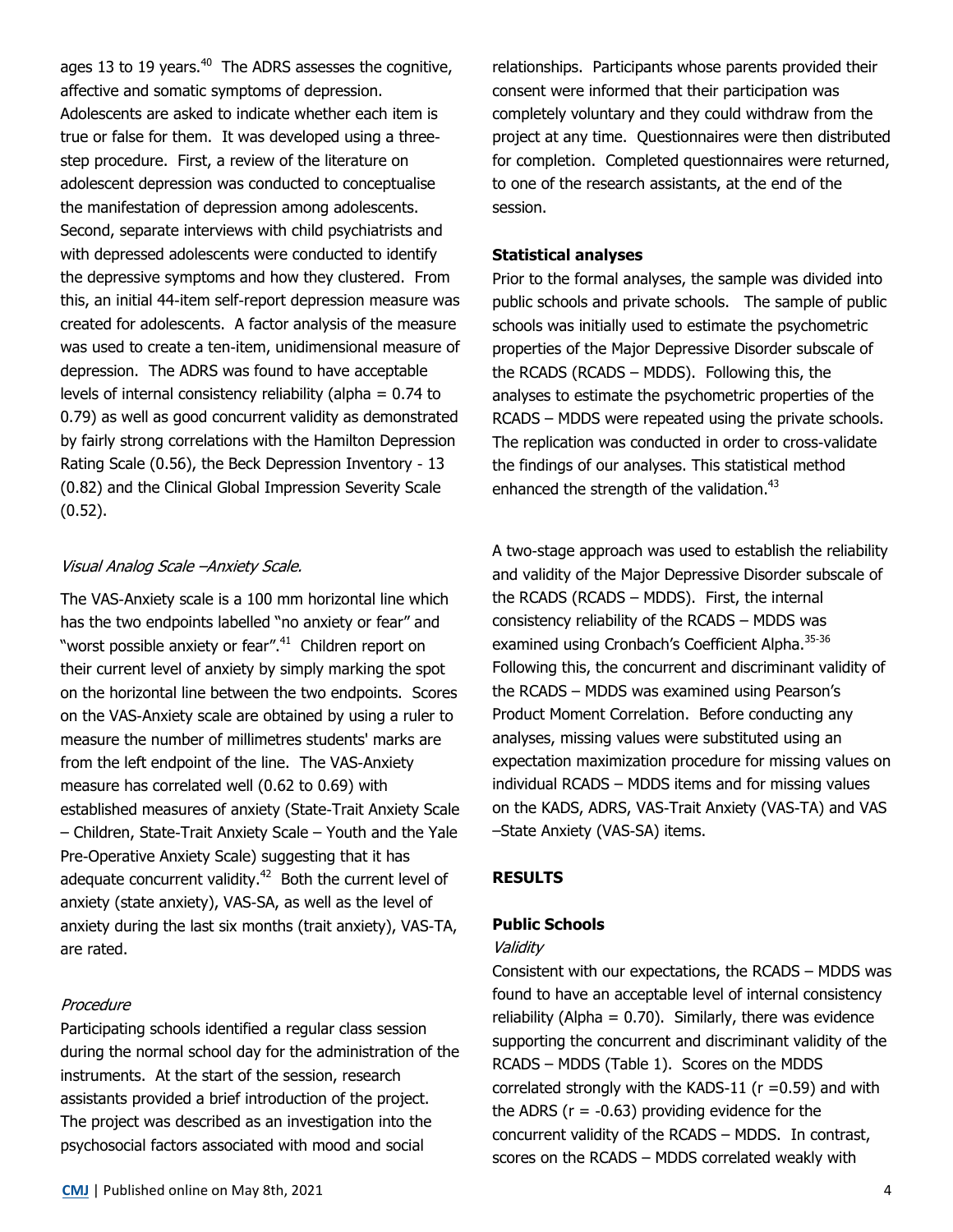scores on the VAS-SA and VAS-TA scales  $(r = 0.31$  and 0.28 respectively) providing evidence for the discriminant validity of the RCADS – MDDS. The coefficient of determination  $(r^2)$  suggests that a large part of the stable variance underlying the RCADS - MDDS assesses depression (35% to 40%) while a smaller degree of the variability (8% to 10%) measures a conceptually similar but distinct construct.

Principal Components Analysis of the RCADS - MDDS. An exploratory principal components analysis (PCA) of the RCADS - MDDS items was conducted using a varimax rotation. Based on several criteria (eigenvalues greater than 1, scree plot, total variability accounted for by the solution, simple structure, and psychological meaningfulness), two clear components that accounted for 39.2% of the total variability in children's scores emerged. Component one consisted of cognitiveaffective symptoms of depression while component two consisted of somatic symptoms (Table 2).

|                   | <b>RCADS</b> | <b>KADRS</b> | <b>ADRS</b> | VAS-S | <b>VAS-T</b> |  |
|-------------------|--------------|--------------|-------------|-------|--------------|--|
|                   | <b>MDDS</b>  |              |             |       |              |  |
| RCADS - MDDS 1.00 |              |              |             |       |              |  |
| <b>KADRS</b>      | 0.59         | 1.00         |             |       |              |  |
| <b>ADRS</b>       | 0.63         | 0.59         | 1.00        |       |              |  |
| VAS-S             | 0.31         | 0.29         | 0.25        | 1.00  |              |  |
| VAS-T             | 0.28         | 0.25         | 0.23        | 0.27  | 1.00         |  |

# **Table 1. Concurrent and Discriminant Validity Coefficients for the Revised Children's Anxiety and Depression Scale – Major Depressive Disorder Sub-Scale - Public Schools.**

Consistent with our hypothesis, there was no significant gender (t (737) = 1.73,  $p > 0.05$ ) difference in depression scores on the RCADS – MDDS (19.41  $\pm$  4.86 for females, and 18.81  $\pm$  4.75 for males).

## **Table 2. Rotated Component Matrix from a Principal Components Analysis of the Revised Children's Anxiety and Depression Scale – Major Depressive Disorder Sub-Scale - Public Schools.**

|                                  | <b>COMPONENT</b> |      |  |
|----------------------------------|------------------|------|--|
|                                  | 1                | 2    |  |
| I feel worthless                 | .747             |      |  |
| I feel sad or empty              | .691             |      |  |
| I cannot think clearly           | .638             |      |  |
| Nothing is much fun anymore      | .588             |      |  |
| I have problems with my appetite | .433             |      |  |
| I feel like I don't want to move |                  | .701 |  |
| I feel restless                  |                  | .638 |  |
| I am tired a lot                 |                  | .602 |  |
| I have trouble sleeping          |                  | .514 |  |
| I have no energy for things      |                  | .407 |  |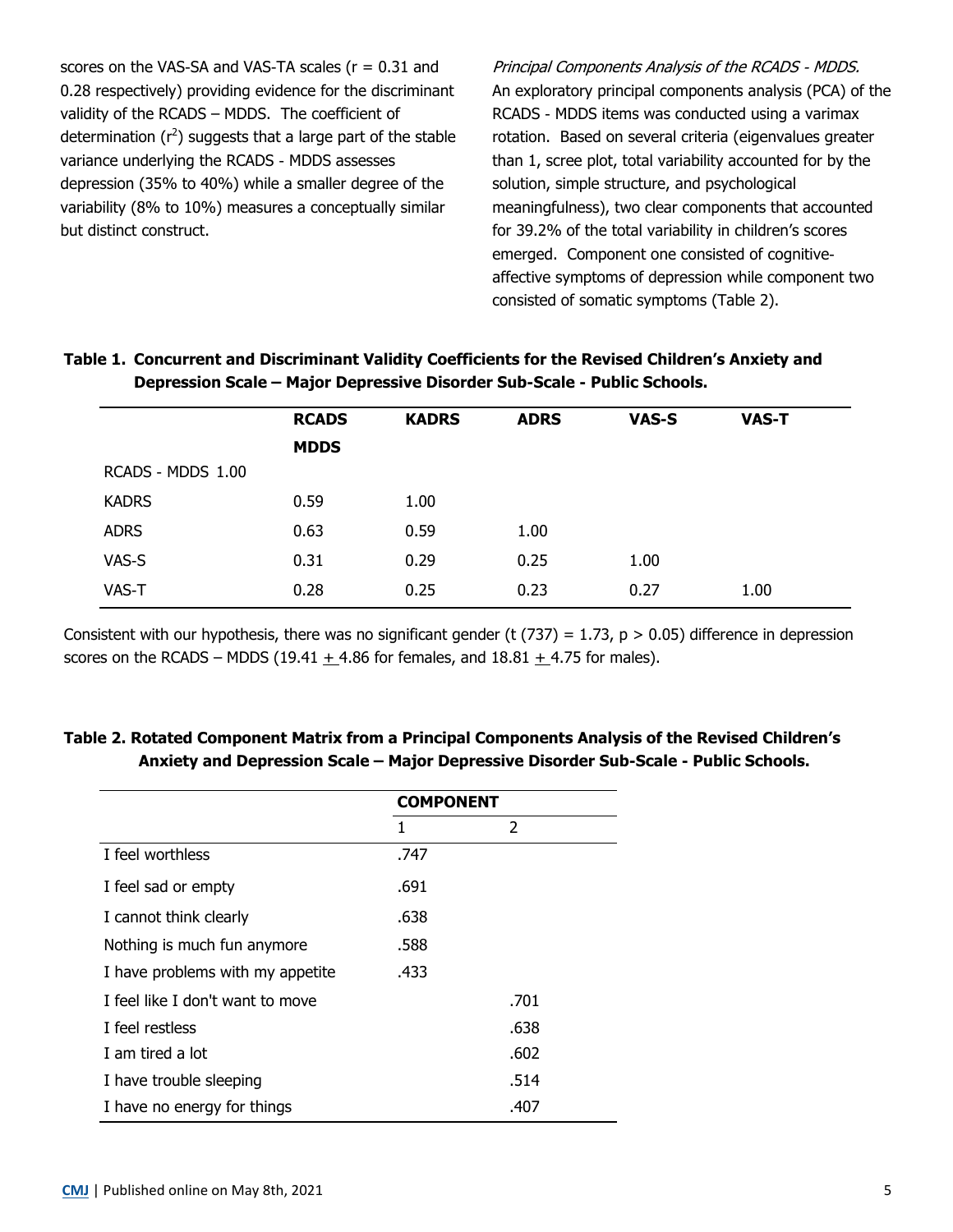## **Private Schools**

#### Validity

The analyses were repeated using the sample of students attending private schools. Consistent with the findings for public schools, the RCADS – MDDS was found to have an acceptable level of internal consistency reliability  $(A$ lpha = 0.76). Additionally, the cross-validation analyses found evidence supporting the concurrent and discriminant validity of the RCADS – MDDS (Table 3). Scores on the MDDS correlated strongly with the KADS (r  $=0.73$ ) and with the ADRS ( $r = -0.67$ ) providing evidence for the concurrent validity of the RCADS – MDDS. In contrast, scores on the RCADS – MDDS correlated weakly with scores on the VAS-SA and VAS-TA scales ( $r = 0.28$ ) and 0.17 respectively) providing evidence for the discriminant validity of the RCADS – MDDS. The coefficient of determination  $(r^2)$  suggests that a large part of the stable variance underlying the RCADS - MDDS assesses depression (45% to 53%) while a smaller degree of the variability (3% to 8%) measures a conceptually similar but distinct construct.

Principal Components Analysis of the RCADS - MDDS. Unlike the findings for the public schools, the exploratory principal components analysis (PCA) of the RCADS - MDDS items found three components with some items cross-loading on components two and three and components one and three. Further, component three consisted of only two items, making it an unstable

component. We repeated our analyses specifying that two components be extracted. This two-component solution accounted for 39.6% of the total variability in children's scores with items cleanly loading on components one and two (Table 4). Consistent with the analyses using public schools, the PCA for private schools found that component one consisted of items measuring cognitive-affective symptoms of depression while component two consisted of items measuring the somatic symptoms of depression.

## **DISCUSSION**

Across the analyses for public and private schools, the RCADS - MDDS was found to have an acceptable level of concurrent and discriminant validity in this population of respondents. It also had an acceptable level of internal consistency reliability. Additionally, the exploratory PCAs suggested that two clear dimensions underlie the RCADS - MDDS with the first corresponding to the cognitiveaffective symptoms of depression and the second corresponding the somatic symptoms of depression. Depression has affective, somatic and cognitive manifestations with the affective symptoms appearing in the earlier stages of the illness followed by the somatic symptoms, while the cognitive symptoms appear much later.<sup>44</sup> A review of research on depression among North American and European pre-pubertal children attending mental health clinics found that children mainly manifest the affective and somatic symptoms of depression.<sup>45</sup>

|                 | <b>RCADS</b> | <b>KADRS</b> | <b>ARDS</b> | VAS-S | <b>VAS-T</b> |
|-----------------|--------------|--------------|-------------|-------|--------------|
| RCADS-MDDS 1.00 |              |              |             |       |              |
| <b>KADRS</b>    | 0.73         | 1.00         |             |       |              |
| <b>ADRS</b>     | 0.67         | 0.73         | 1.00        |       |              |
| VAS-S           | 0.28         | 0.31         | 0.24        | 1.00  |              |
| VAS-T           | 0.17         | 0.19         | 0.29        | 0.35  | 1.00         |

**Table 3. Concurrent and Discriminant Validity Coefficients for the Revised Children's Anxiety and Depression Scale – Major Depressive Disorder Sub-Scale - Private Schools**

Consistent with our hypothesis, there was no significant gender (t  $(737) = 0.54$ , p > 0.05) difference in depression scores on the RCADS – MDDS  $(19.66 + 5.01)$  for females, and  $19.24 + 4.95$  for males).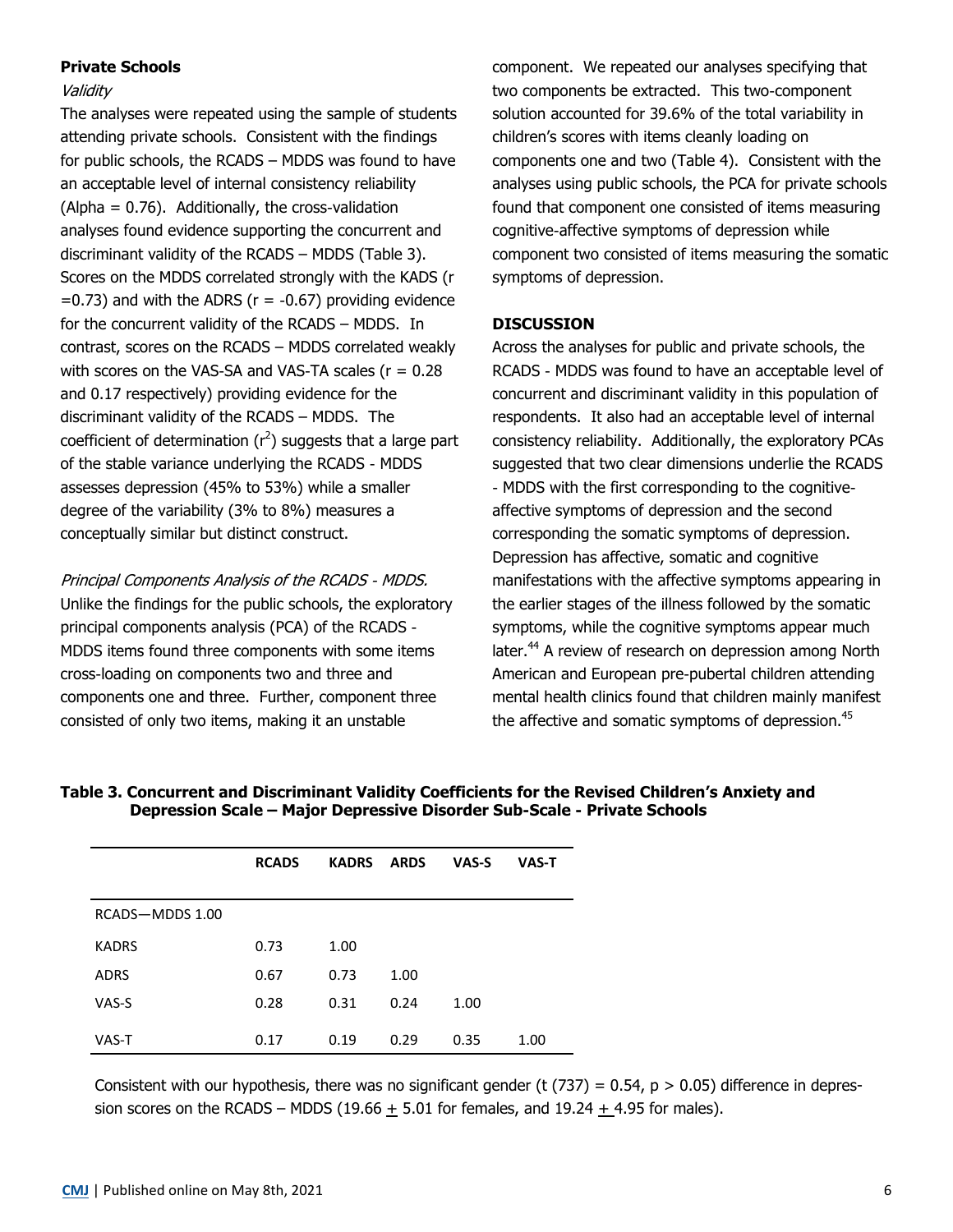|                                  | <b>COMPONENT</b> |               |  |
|----------------------------------|------------------|---------------|--|
|                                  | 1                | $\mathcal{P}$ |  |
| I feel worthless                 | .744             |               |  |
| I feel sad or empty              | .722             |               |  |
| I cannot think clearly           | .648             |               |  |
| Nothing is much fun anymore      | .584             |               |  |
| I have problems with my appetite |                  | .648          |  |
| I feel like I don't want to move |                  | .646          |  |
| I feel restless                  |                  | .635          |  |
| I am tired a lot                 |                  | .492          |  |
| I have trouble sleeping          |                  | .464          |  |
| I have no energy for things      |                  | .356          |  |

## **Table 4. Rotated Component Matrix from a Principal Components Analysis of the Revised Children's Anxiety and Depression Scale – Major Depressive Disorder Sub-Scale - Private Schools.**

Unlike these findings, our research using samples of children from the elementary school population suggests that Jamaican and Barbadian children may be suffering quietly with depression for a longer period of time without recognition. This is indicated by our finding that the depression clusters in our population of children were mainly cognitive-affective symptoms (which appear later in the course of the illness after the somatic symptoms). As we expected, and consistent with the clinical manifestation of depression in children, we did not find a gender difference in RCADS-MDDS depression scores. Mean differences between male and female participants were small and non-significant ( $p > 0.05$ ). Based on this sample of pre-adolescent children, many of whom may not have attained the hormonal changes of puberty, we can conclude that the lack of a gender difference seems to hold true on the RCADS-MDDS scores such that girls reported similar scores to boys. Future research will examine the role that parenting practices, academic school performance and neighbourhood factors and socioeconomic status may play on levels of RCADS-MDDS depression scores.

#### **Limitations**

This study was conceptualised to highlight the emotional stress which students experience when transitioning from elementary to high schools in two English speaking Caribbean nations where high-stakes, critical-competence elementary school exit examinations are compulsory. One limitation of the current project is the use of elementary school students in the sixth grade, as the sample, which is not representative of the full age range of school children in Jamaica and Barbados. Additionally, the study population is not representative of the wider ethnic or sociocultural student populace across the Caribbean. As such, the findings of this validation study for the RCADS-MDDS may not be generalisable to all age groups and Caribbean nations.

#### **CONCLUSION**

The present study provides preliminary evidence for the concurrent and discriminant validity of the RCADS-MDDS, among Jamaican and Barbadian elementary school children. Based on our findings, it appears that the RCADS-MDDS is a valid and reliable measure that may be useful to clinicians as a screening tool for depression, among elementary school children in Jamaica and Barbados.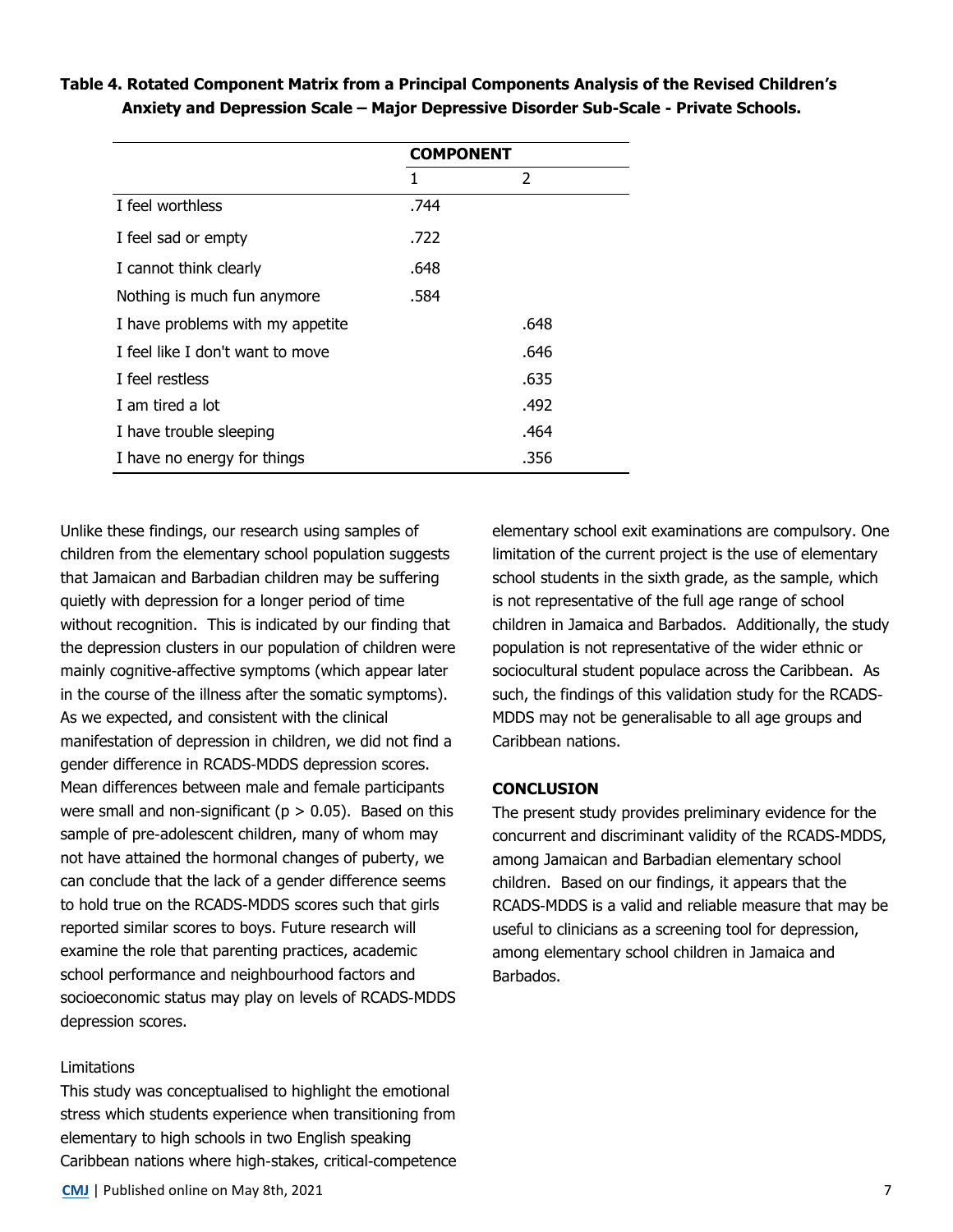**Ethical Approval statement:** Ethical approval for the study was obtained from The University of the West Indies Ethics Committee. (Approval Number: ECP 173, 13/14).

## **Conflict of Interest statement:** None declared **Informed Consent statement:**

Written informed consent was obtained from the Ministries of Education in both Jamaica and Barbados, as well as the principals (of the schools involved) and the participants' parents, prior to the days of data collection. We also obtained written informed assent from the students who took part in our study.

**Funding statement:** Funding for this project was provided by The New Initiatives Grant from The University of the West Indies, Mona.

## **Authors' Contributions**

Professor Lipps, Dr Lowe, Professor Gibson and Dr Jules conceptualization, as well as collected and analyzed the data for the current manuscript. All of the authors contributed to the final manuscript and they are accountable for all aspects of the work. The research was conducted, following the ethical guidelines of the Faculty of Medical Sciences, The University of the West Indies – Mona.

## **REFERENCES**

1.Ghandour RM, Sherman LJ, Vladutiu CJ, Ali MM, Lynch SE, Bitsko RH, et al. Prevalence and Treatment of Depression, Anxiety, and Conduct Problems in US Children. The Journal of Pediatrics. 2019;206:256-67.e3. 2.Andrews G, Szabo M. Preventing major depression in young people. British Journal of Psychiatry. 2002;181:460 -2.

3.Lewinsohn, Rohde P, Seeley J, Klein D, Gotlib I. Natural Course of Adolescent Major Depressive Disorder in a community sample: Predictors of recurrence in young adults American Journal of Psychiatry. 2000;157:1584-91.

4.Byrne BM, Baron P, Balev J. The Beck Depression Inventory: Testing for its factorial validity and invariance across gender for Bulgarian adolescents. Personality and Individual Difference. 1996;21:641-51.

5.Byrne BM, Baron P, Larsson B, Melin L. Measuring depression for Swedish nonclinical adolescents: Factorial validity and equivalence of the Beck Depression Inventory across gender. Scandinavian Journal of Psychology. 1996;37:37-45.

6.Hamilton S, Fagot BI. Chronic stress and coping styles: a comparison of male and female undergraduates. Journal of Personality and Social Psychology. 1988;55 (5):819-23.

7.Hammen CL, Cochran SD. Cognitive correlates of life stress and depression in college students. Journal of Abnormal Psychology. 1981;90(1):23-7.

8.Hammen CL, Padesky CA. Sex differences in the expression of depressive responses on the Beck Depression Inventory. Journal of Abnormal Psychology. 1977;86(6):609-14.

9.Vredenburg K, O'Brien E, Krames L. Depression in college students: personality and experimential factors. Journal of Counselling Psychology. 1988;35(4):419-25. 10.Byrne BM, Campbell TL. Cross-cultural comparisons and the presumption of equivalent measurement and theoretical structure: A look beneath the surface. Journal of Cross-Cultural Psychology. 1999;30(5):555-74. 11.Lipps, Lowe, Morris A, Halliday S, Clarke N, Wilson RN. School factors associated with depression in a Jamaican high school cohort. Journal of Black Psychology. 2010;36 (3):369-80.

12.Lipps, Lowe GA. Validation of the Brief Screen for Depression in a Jamaican cohort. West Indian Medical Journal. 2006;55(6):425-9.

13.Lipps, Lowe GA, Halliday S, Morris A, Clarke N, Wilson RN. The Association of Academic Streaming to Depressive Symptoms in Adolescents Across Three Caribbean Countries. Child & Adolescent Mental Health. 2010;4  $(16):1-10.$ 

14.Lowe, Lipps G, Gibson R, Halliday S, Morris A, Clarke N, et al. Neighbourhood Factors and Depression among Adolescents in Four Caribbean Countries. PLOS One. 2014;9(4).

15.Lowe, Lipps G, Halliday S, Morris A, Clarke N, Wilson RN. Depressive symptoms among fourth form students in St. Kitts and Nevis high schools. Scientific World Journal. 2009;28(9):149-57.

16.Lowe, Lipps GE, Halliday S, Morris A, Clarke N, Wilson RN. Depressive Symptoms among Fourth Form Students in St. Kitts and Nevis High Schools. The Scientific World Journal: Child Health & Human Development. 2009;9:149 -57.

17.Lowe, Lipps GE, Young R. Factors Associated with Depression Among Students of the University of the West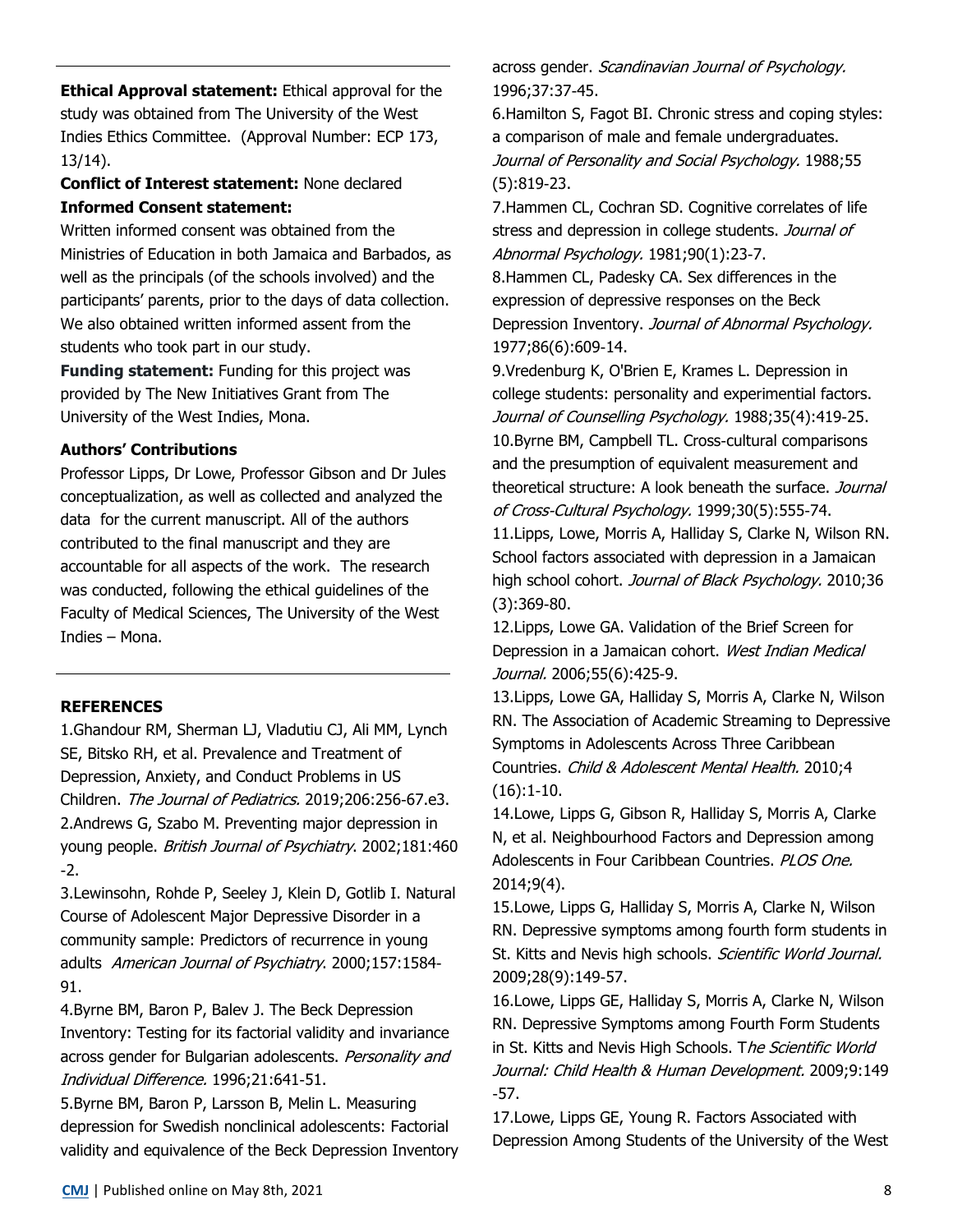Indies - Mona. West Indian Medical Journal. 2009;58  $(1):21-7.$ 

18.Lowe, Lipps GE, Abel W. Depression Among Fourth-Form Students in Three High Schools in Kingston, Jamaica. Caribbean Journal of Psychology. 2005;2(1):32-49.

19.Lowe G, Lipps G, Gibson R, Jules M. Kutcher S. Validation of the Kutcher Adolescent Depression Scale in a Caribbean Student Sample. C M A J: Open. 2018;6 (3):E248-E53.

20.Charles J, Fazeli M. Depression in children. Australian Family Physician. 2017;46(12):901–7.

21.Evans H. Streaming and its effects on students. In: Evans H, editor. Inside Jamaican Schools. Kingston, Jamaica University of the West Indies Press; 2001: 90- 104.

22.Miller E. Jamaican Society and High Schooling. Kingston: United Cooperative Printers; 1990.

23.Best T. Achieving Excellence in Education: John Cumberbatch Memorial Lecture Barbados: Union of Teachers; 2008.

24.Applewhaite C. Is the Common Entrance Examination in Barbados Valid in the 21st Century in Light of Issues of Male Underachievement? Journal of Education and Development in the Caribbean. 2018;17(1):193 - 216.

25.Broome P. National Advisory Commission on Education (NACE) Report. Educating In the New Century -

Transforming Education for Sustainable Development a National Consultation on Education in Barbados. Bridgetown Barbados: The University of the West Indies, Cave Hill, February 2010.

26.Chorpita BF, Yim L, Moffitt C, Umemoto L, Francis S. Assessment of symptoms of DSM-IV anxiety and depression in children: A Revised Child Anxiety and Depression Scale. Behaviour Research and Therapy. 2000;38:835-55.

27.Ebesutani C, Reise SP, Chorpita BF, Ale C, Regan J, Young J, et al. The Revised Child Anxiety and Depression Scale-Short Version: Scale reduction via exploratory bifactor modeling of the broad anxiety factor.

Psychological assessment. 2012;24(4):833-45.

28.Kieling C, Baker-Henningham H, Belfer M, Conti G, Ertem I, Omigbodun O, et al. Child and adolescent mental health worldwide: evidence for action. Lancet. 2011;378:1515-25.

29.Klaufus L, Verlinden E, van der Wal M, Kösters M, Cuijpers P, Chinapaw M. Psychometric evaluation of two short versions of the Revised Child Anxiety and Depression Scale. BMC Psychiatry. 2020;20(1):47. 30.Kösters MP, Chinapaw MJ, Zwaanswijk M, van der Wal MF, Koot HM. Structure, reliability, and validity of the revised child anxiety and depression scale (RCADS) in a multi-ethnic urban sample of Dutch children. BMC Psychiatry. 2015;15(1):132.

31.Sandín B, Valiente RM, Chorot P. RCADS: evaluación de los síntomas de los trastornos de ansiedad y depresión en niñosy adolescentes. Revista de Psicopatología y Psicología Clínical. 2009;14(3):193-206.

32.de Ross RL, Gullone E, Chorpita BF. The revised child anxiety and depression scale: a psychometric investigation with Australian youth. Behaviour Change. 2002;19(2):90-101.

33.Esbjørn BH, Sømhovd MJ, Turnstedt C, Reinholdt-Dunne ML. Assessing the Revised Child Anxiety and Depression Scale (RCADS) in a national sample of Danish youth aged 8-16 years. PLoS One. 2012;7(5):e37339. 34.Kofler MJ, McCart MR, Zajac K, Ruggiero KJ, Saunders BE, Kilpatrick DG. Depression and Delinquency Covariation in an Accelerated Longitudinal Sample of Adolescents. Journal of Consulting and Clinical Psychology. 2011;79(4):458-69.

35.Cronbach L. Coefficient Alpha and the Internal Structure of Tests. Psychometrika. 1951;16(3):297-334.

36.Cronbach L J, Meehl P E. Construct validity in psychological tests. Psychological Bulletin. 1955; 52 (4):281–302. [https://doi.org/10.1037/h0040957](https://psycnet.apa.org/doi/10.1037/h0040957) 37.Lipps GE, Lowe GA, Young R. Validation of the Beck Depression Inventory-II in a Jamaican University Student Cohort. West Indian Medical Journal. 2007;56(5):404-8. 38. Brooks S.. The Kutcher Adolescent Depression Scale (KADS). Child & Adolescent Psychopharmacology News. 2004;9(5):4-6.

39.Brooks S, Krulewicz SP, Kutcher S. The Kutcher Adolescent Depression Scale: assessment of its evaluative properties over the course of an 8-week pediatric pharmacotherapy trial. Journal of Child and Adolescent Psychopharmcology. 2003;13(3):337-49.

40.Revah-Levy A, Birmaher B, Gasquet I, Falissard B. The Adolescent Depression Rating Scale (ADRS): a validation study. BMC Psychiatry. 2007;7(2):1-10.

41.Aitken RC. Measurement of feelings using visual analogue scales. Proceedings of the royal society of medicine. 1969;62(10):989-93.